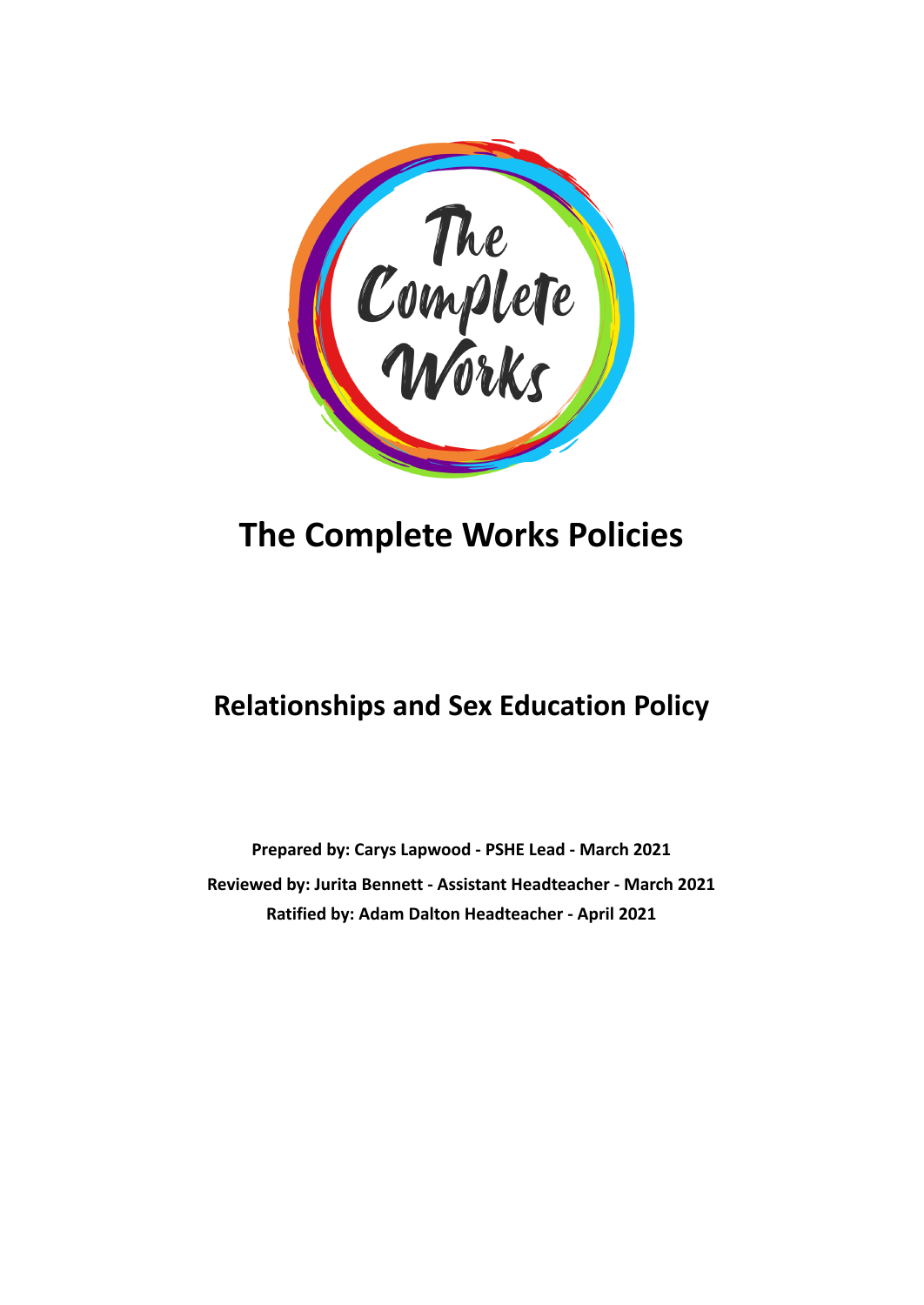#### **Rationale and ethos**

This policy covers The Complete Works's approach to Relationships and Sex Education. We define 'relationships and sex education' as learning about physical, moral and emotional development that students need in order to understand their own and others' sexuality.

Whilst knowledge of biology and the reproductive system is important, RSE is concerned with attitudes and values, personal and social skills, respect for self and others, family, stable loving relationships, feelings, gender roles and decision-making. It is about the physical, emotional, social, moral and legal dimensions of human sexuality as well as factual teaching about sex, sexuality and sexual health.

We believe it is important to address this area of the curriculum because students have a universal entitlement to learning that will enable them to live safe, fulfilled and healthy lives. The programme contributes to protecting children and young people by addressing national and local health priorities. The programme also acts to protect children and young people from concerns raised through the pastoral system in school.

We ensure RSE is inclusive and meets the needs of all our students, including those with special educational needs and disabilities by tailoring our curriculum to each individual student and their needs.

We ensure RSE fosters gender equality and LGBT+ equality and challenges all forms of discrimination in RSE lessons and everyday life.

The aims and objectives of our RSE programme, as part of the PSHE education curriculum, is vital to the development of the young people in our school. The planned programmes are designed to help them deal with the difficult moral, social and health-related issues that arise in their lives and in society. They also help them to develop the knowledge, skills and understanding they need to live confident, healthy, independent lives as individuals, parents, workers and members of society. Effective RSE is a key component in our approach to safeguarding our students through the curriculum.

#### **Roles and responsibilities**

The RSE programme will be led by the PSHE Subject Lead and supported by the Designated Safeguarding Lead and Senior Leadership Team.

It will be taught by all TCW teaching staff who will receive RSE training regularly in order to support their students effectively.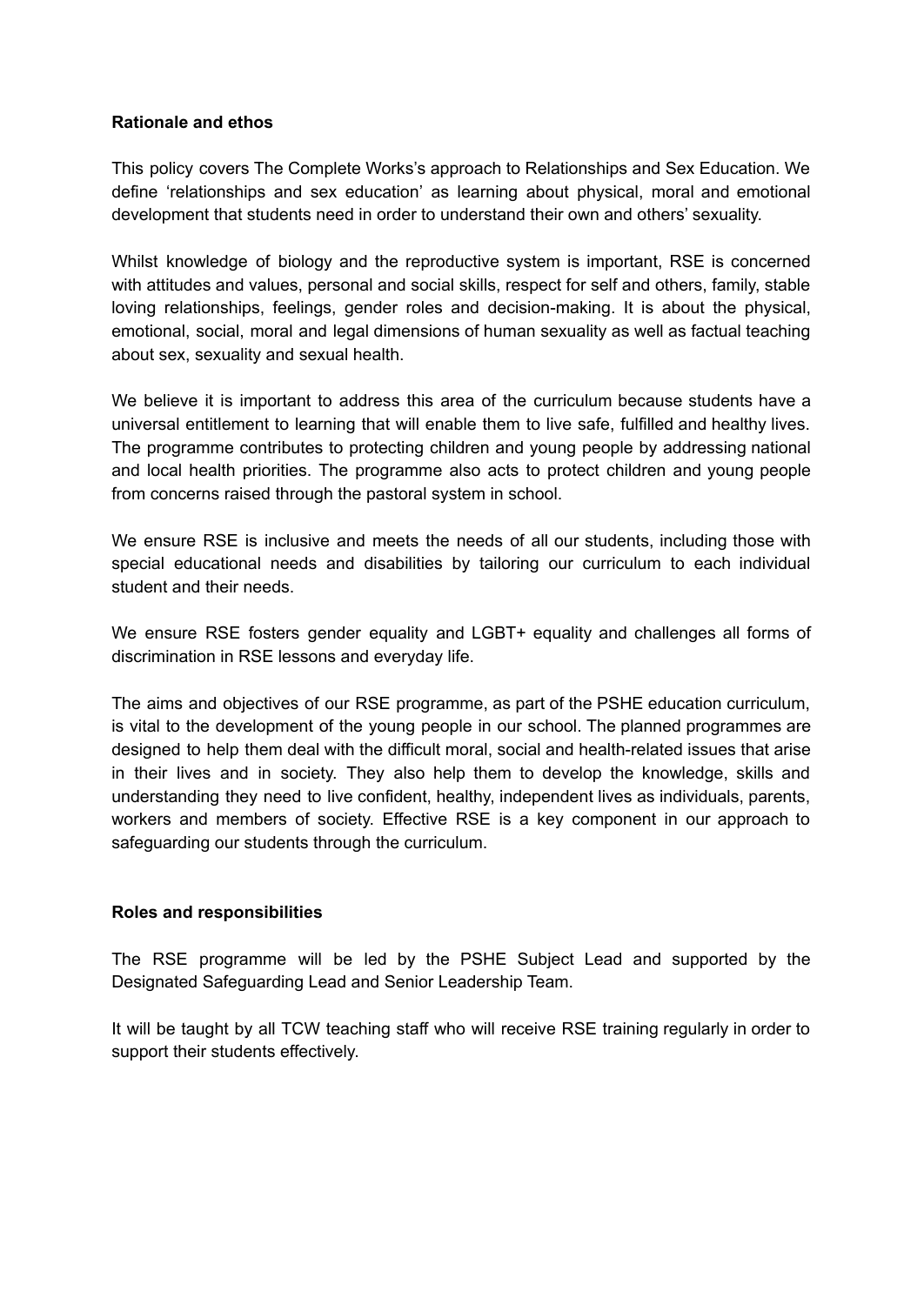# **Legislation**

Revised Department for Education statutory guidance states that from September 2020 **all** schools must deliver relationships education (to primary school students) and relationships and sex education (to secondary school students)

Therefore, we will be delivering Relationships and Sex Education as part of PSHE and Biology lessons to all TCW students, as well as incorporating the discussion and practice of healthy, respectful and positive relationships into all areas of the curriculum.

# **Curriculum Design and Intended Learning Outcomes**

Through the RSE Curriculum at **Key Stage 1 and 2** , we aim for students to:

- Develop the confidence to talk, listen and think about feelings and relationships
- Make and maintain friendships
- Understand the importance of respect, responsibility, love and care in relationships
- Understand and respect different types of families, including families with same sex parents
- Develop positive attitudes about growing up
- Explore their own and other people's attitudes and values
- Challenge and prevent discrimination based on sexual orientation and gender
- Prevent sexist, sexual, homophobic and transphobic language and bullying
- Challenge gender stereotypes and inequality and promote equality and respect in relationships
- Know the correct biological names for the parts of the body, including the male and female reproductive parts
- Know and understand about emotional, social and physical changes at puberty
- Know and understand about reproduction
- Know about human sexuality
- Discuss their concerns and correct misunderstanding they may have gained from the media and peers
- Keep safe online and offline
- Recognise when something is risky or unsafe
- Know where and how to seek information and advice when they need help

# **By the end of Key Stage 3**

# **students will be able to:**

- Manage changing relationships
- Identify 'toxic friendships'
- Recognise risk of personal safety in sexual behaviour and be able to make safe decisions
- Ask for help and support
- Explain the relationship between their self-esteem and how they see themselves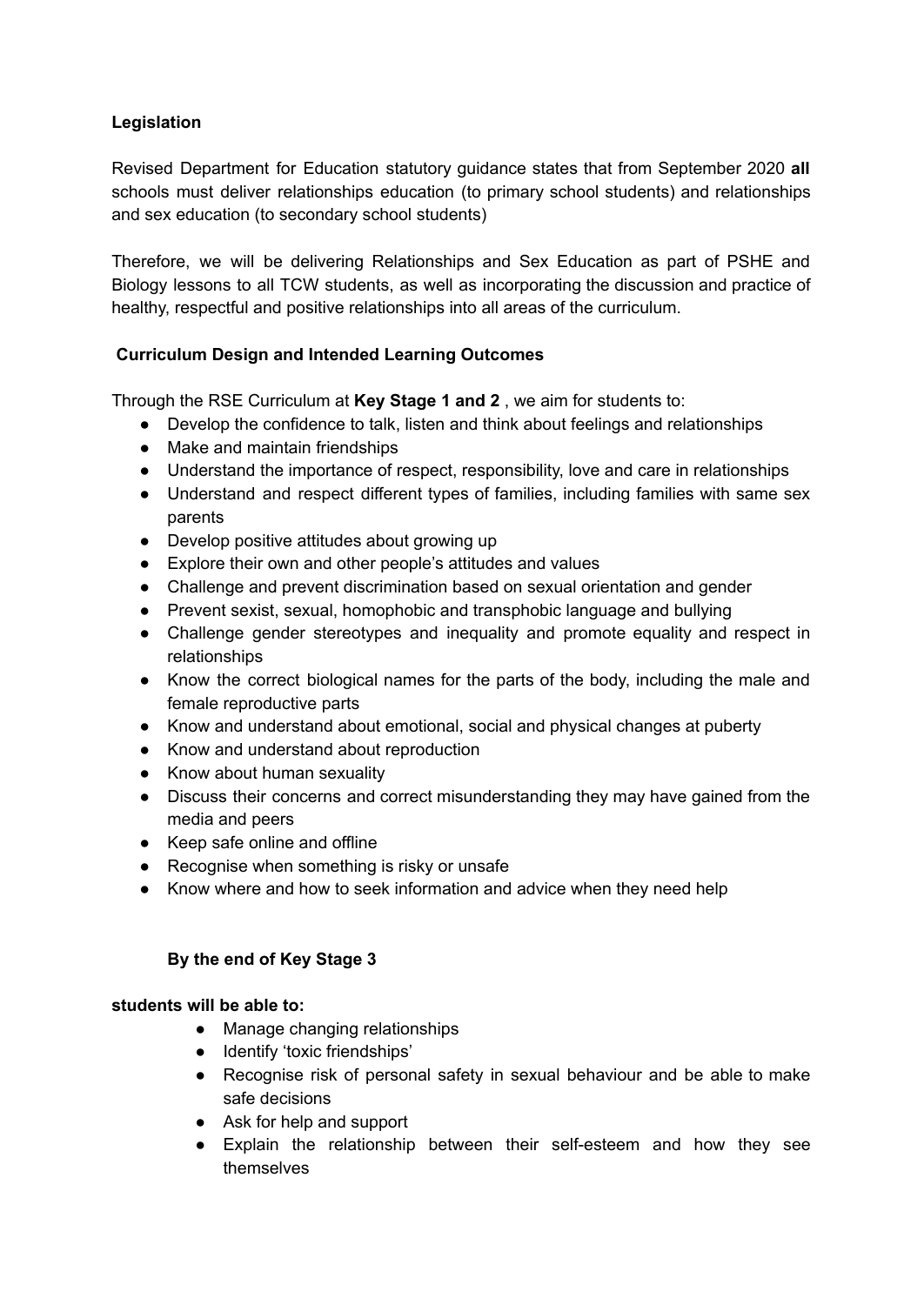- Develop skills of assertiveness in order to resist peer pressure and stereotyping
- See the complexity of moral, social and cultural issues and be able to form a view of their own
- Develop good interpersonal skills to sustain existing relationships as they grow and change and to help them make new relationships
- Be tolerant of the diversity of personal, social and sexual preference in relationships
- Develop empathy with the core values of family life in all its variety of forms
- Recognise the need for commitment, trust and love in meaningful relationships which may manifest themselves in a variety of forms, including marriage
- Recognise the stage of emotions in relation to loss and change caused by divorce, separation and new family members and how to manage their feelings positively

# **students will know and understand**:

- That fertilisation in humans is the fusion of the male and female cell
- The physical and emotional changes that take place during adolescence
- About the human reproductive system, including the menstrual cycle and fertilisation
- How the foetus develops in the uterus
- How the growth and reproduction of bacteria and the replication of viruses can affect health
- How the media influences understanding and attitudes towards sexual health
- How good relationships can promote mental wellbeing
- The law relating to sexual behaviour of young people
- A range of sources of advice and support
- About when and where to get help, such as genito-urinary medicine clinics

# **students will have considered:**

- The benefits of sexual behaviour within a committed relationship
- How self-concept affects their self-confidence and behaviour
- The importance of respecting differences in relation to gender and sexuality
- How it feels to be different and be discriminated against
- Issues such as the costs of early sexual activity
- The unacceptability of prejudice and homophobic bullying
- What rights and responsibilities mean in relationships

# **By the end of Key Stage 4**

# **students will be able to:**

- Recognise the influences and pressures around sexual behaviour and respond appropriately and confidently seek professional health advice
- Manage emotions associated with changing relationships with parents and friends
- See both sides of an argument and express and justify a personal opinion
- Have the determination to stand up for their beliefs and values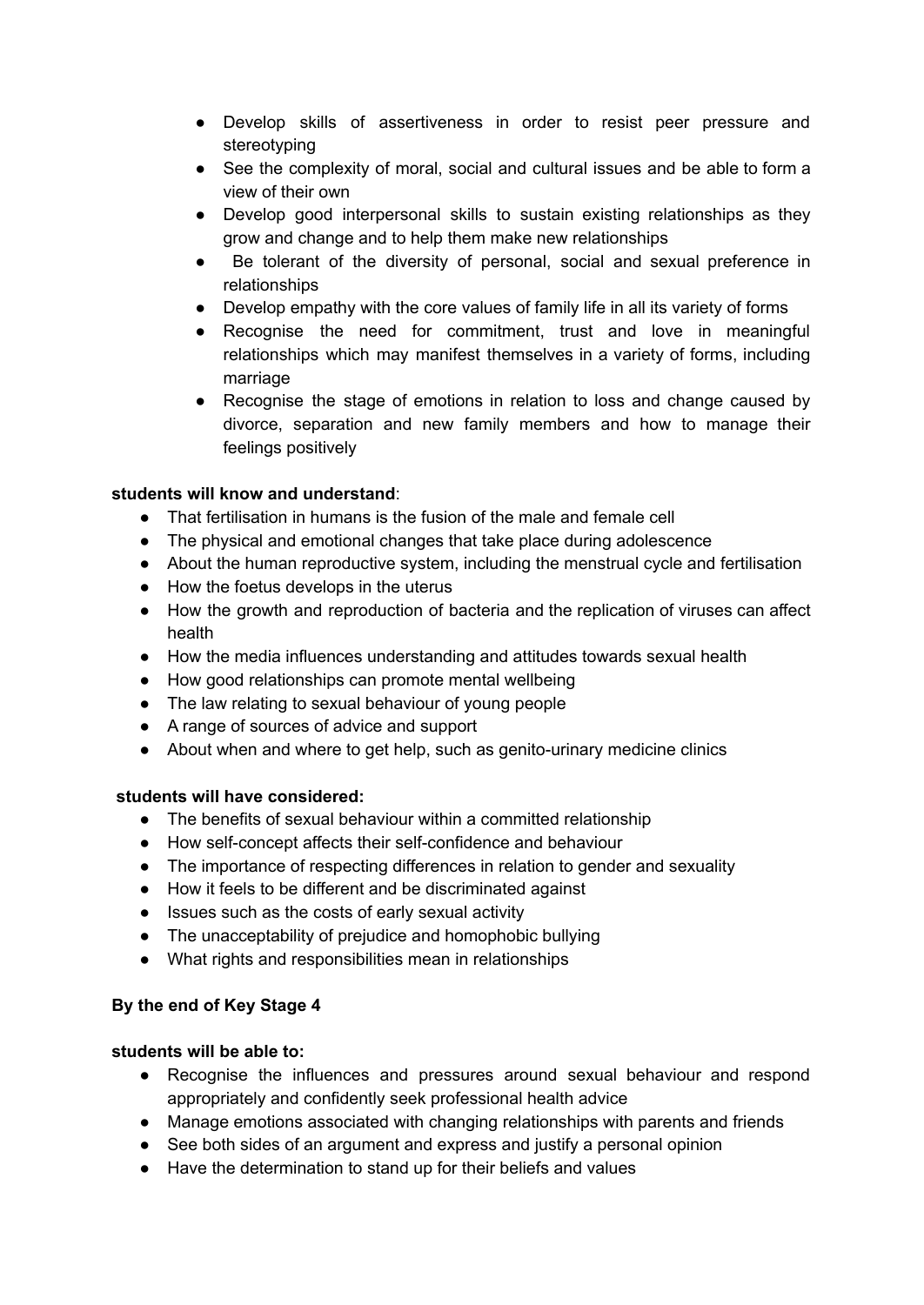- Make informed choices about the pattern of their lifestyle which promote wellbeing
- Have the confidence to assert themselves and challenge offending behaviour
- Develop qualities of empathy and sympathy and the ability to respond emotionally to the range and depth of feelings within close relationships
- Work cooperatively with a range of people who are different from themselves
- Recognise attributes of positive and negative relationships

#### **students will know and understand:**

- The way in which hormonal control occurs, including the effects of the sex hormones
- Some medical uses of hormones including the control and promotion of fertility
- The defence mechanisms of the body
- How sex is determined in humans
- How HIV and other sexually transmitted infections affect the body
- The risks of early sexual activity and the link with the use of alcohol
- The link between eating disorders and self-image and sexual identity
- How different forms of contraception work and where to get advice
- The role of statutory and voluntary organisations
- The law in relation to sexual activity for young people and adults
- How their own identity is influenced by their personal values, those of their family and of society
- How to respond appropriately within a range of social relationships
- The qualities of good parenting and its value to family life
- How to access the statutory and voluntary agencies which support relationships in crisis
- The benefits of marriage or a stable partnership in bringing up children
- The way different forms of relationship including marriage depend for their success on maturity and commitment

# **students will have considered:**

- Their developing sense of sexual identity and feel confident and comfortable with it
- How personal, family and social values influence behaviour
- The arguments around moral issues such as abortion, contraception and the age of consent
- The individual contributions made by partners in a sustained relationship and how these can be of joy or benefit to both
- The consequences of close relationships, including having children and how this will create family ties which impact on their lives and those of others.

# **Note some of these outcomes will be achieved through the Science curriculum.**

The programmes are led by the Subject Lead for PSHE. They are taught by staff who have all received training in RSE. At times, these lessons will be supported by external agencies. Controversial topics will be covered with sensitivity and respect for all viewpoints. The programme is not aimed to tell what is right and wrong but to take into account different perspectives and provide students with the information to make their own decisions.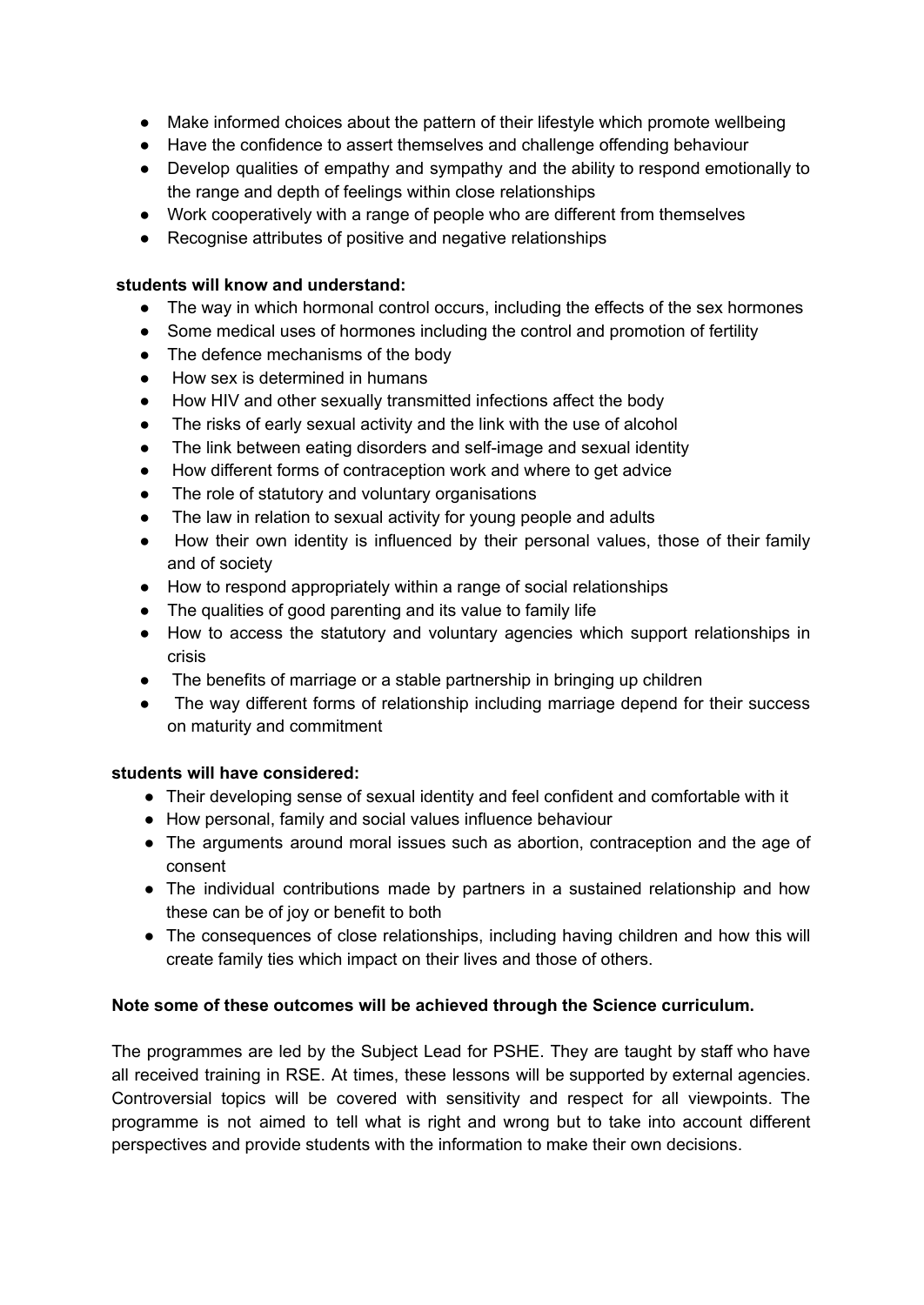#### **Assessment**

As with any learning, the assessment of young people's personal, social and emotional development is important. It provides information that indicates their progress and achievement informs the development of the programme. Young people do not pass or fail in this area of learning, but have the opportunity to reflect on their own learning and personal experiences, and set personal goals and agree strategies to reach them. This process of reflective assessment has a positive impact on young people's self-awareness and self-esteem, and there are opportunities to record learning and progress in different ways. We will assess students' learning through; in class question and answer, discussion, group work, peer assessment, self assessment and marking.

#### **Inclusion and differentiation**

Our RSE programmes recognise that young people will bring prior learning and real life experiences to their learning. Our programmes respect and build on these, providing programmes that reflect both the universal and unique needs of our students. In this way, the programmes recognise and respect students' different abilities, levels of maturity and personal circumstances; for example their own sexual orientation, gender identity, faith or culture (which may, depending on their age and maturity, not be something they have yet considered or may be emerging) or the sexual orientation, gender identity, faith or culture of their immediate family, close friends and wider community in line with our SMSC and British Values policies.

#### **Students with additional educational needs**

As far as is appropriate, young people with special educational needs follow the same RSE programme as all other students. Careful consideration is given concerning the level of differentiation needed, and in some cases the content or delivery will be adapted. Young people with SEN will be supported by their one to one TCW teacher in order to access the lesson content. It is the school's policy not to withdraw young people with special educational needs from RSE to catch up on other national curriculum subjects, as we believe that these aspects of personal and social development are as important as academic achievement.

#### **Parents and carers involvement**

We are committed to working with parents and carers. Parents and carers are invited to contact the school directly with any queries or concerns. The resources used are also available on request. Parents and carers have a right to withdraw their children from Sex Education content by letter to the Headteacher. This does not include the content covered within the Science curriculum nor does it cover PSHE or Relationships content.

#### **How will we ensure that our equalities obligations are fulfilled?**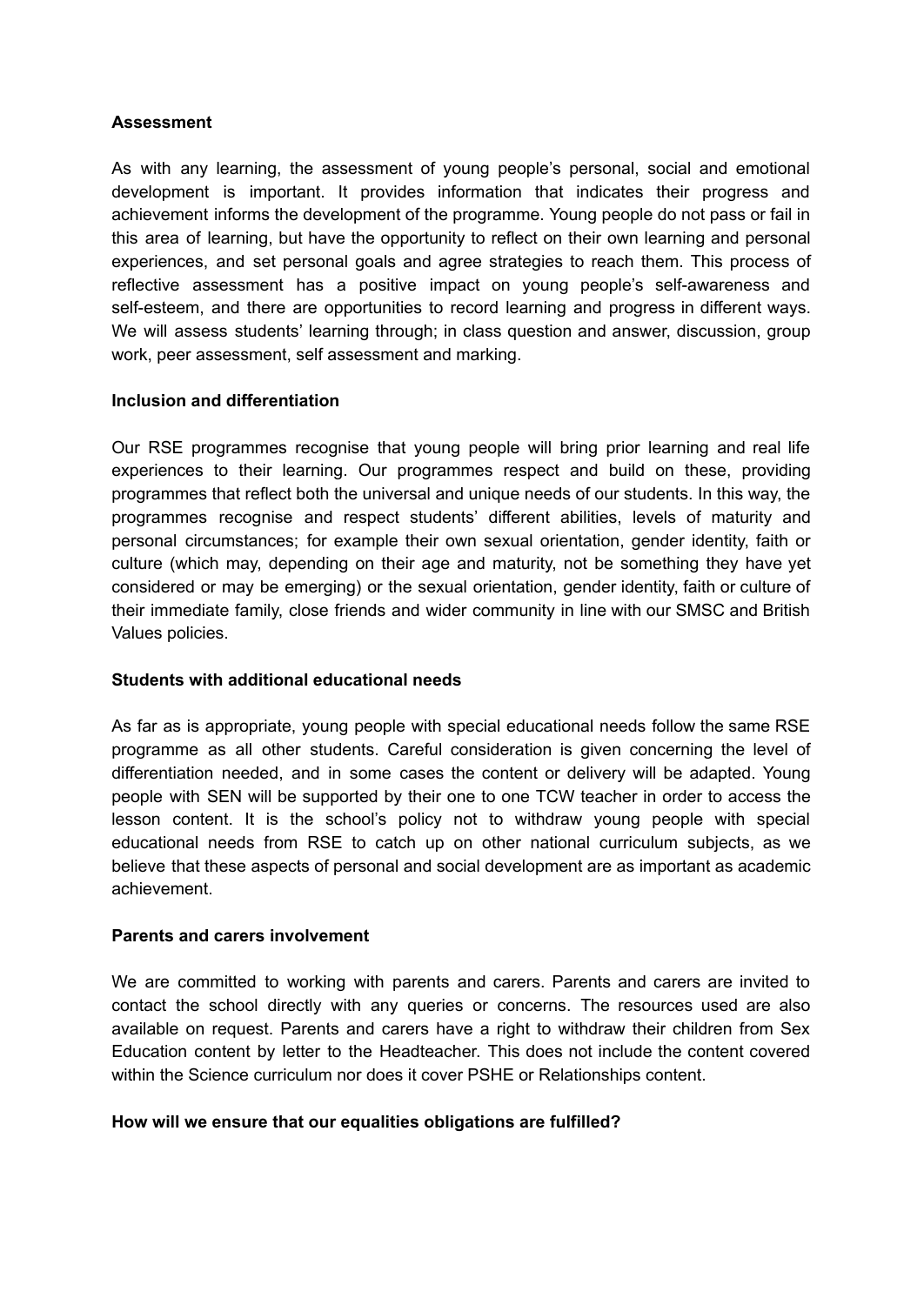We promote the needs and interests of all students, irrespective of gender, culture, ability or aptitude. Teaching pedagogy will take into account the ability, age, readiness and cultural backgrounds of the young people to ensure that all can access the full RSE provision. We promote social learning and expect our students to show a high regard for the needs of others. RSE is an important vehicle for addressing both multicultural and gender issues and for ensuring equal opportunities for all.

In Key Stage 1 and 2, RSE will be taught on a one to one basis by the student's teacher in the home or in a library. The planning and delivery of RSE is monitored by Senior Leaders in the school. Every young person in Key Stages 3 and 4 has access to the full RSE provision, through their timetabled PSHE education lessons. We will review this policy every year or in light of guidance from the DfE, Ofsted and PSHE Association.

#### **Teaching methodologies**

The RSE programme will be taught through a range of teaching methods, such as:

- Working together/team workers
- Establishment of ground rules
- Role Play
- Information gathering and sharing
- Teacher led discussion/Paired Work
- Problem solving
- The use of Empathy and Sympathy-evaluation
- Working with feelings and imagination
- Reflection, review and evaluation
- Circle Time
- School Council

Our programme recognises that young people will bring prior learning and real life experiences to their learning. Our programme respects and builds on these, providing a programme that reflects both the universal and unique needs of our students. We will ensure that all RSE sessions remain positive in tone by setting clear expectations at the beginning of the year and reinforcing them at the start of each topic. Behaviour will also be managed according to the TCW Behaviour Policy. We will ensure cross-curricular learning by keeping an up-to-date overview of whole school deliveries and liaising with both senior curriculum and senior pastoral teams. Working closely with key subjects to ensure cross-curricular learning is explicit. Learning about relationships and sex in PSHE classes will complement learning in Science (primarily Biology).

#### **Students' questions**

students' questions will be answered by teachers honestly but not referring to personal experience. Answers will endeavour to reflect different sides of an argument if the topic is one of debate. Staff are to provide information and guidance but not instruction. students